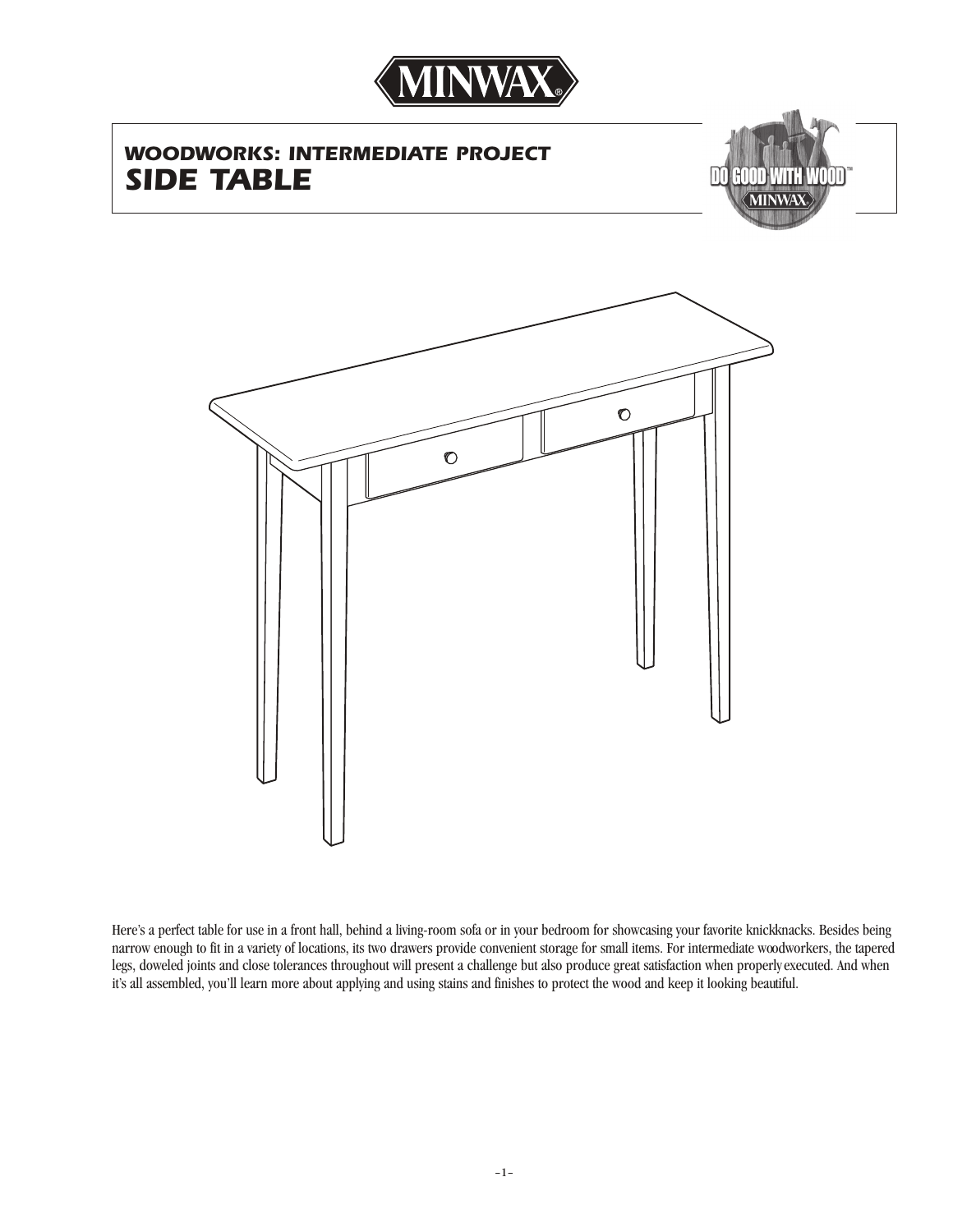# *TOOLS REQUIRED SHOPPING LIST*

### **Hand Tools**

- Hammer
- Nail set
- 4' pipe clamp
- 18" pipe clamps (4)
- Doweling jig

#### **Power Tools**

- Tablesaw with combination rip/crosscut blade and dado blade
- Saber saw
- Router, 3/8" roundover bit
- Jigsaw
- Electric drill

#### **Miscellaneous**

- Pencil
- Tape measure
- Safety glasses
- Carpenter's glue
- 120, 150 and 220-grit sandpaper
- Clean, lint-free cloths
- Respirator
- Gloves for finishing
- Mineral spirits (for oil-based stains and finishes)
- Water-filled metal container with tight-fitting lid (for oil-based stains and finishes waste products)
- Minwax® Wood Finish™ Stain Brush or other good quality, natural-bristle brush (for oilbased stains and finishes)
- Minwax® Polycrylic® Brush or other good quality, synthetic-bristle brush (for water-based stains and finishes)

| <b>Item</b>                            | Quantity       |
|----------------------------------------|----------------|
| 1x8 oak                                | 1 @ 9', 2 @ 6' |
| $2x4$ birch                            | 1@6'           |
| 1x6 birch                              | 2 @ 6'         |
| 1x4 birch                              | 2 @ 6'         |
| 1/4" birch plywood                     | 1 @ 12" x 36"  |
| 4d finish nails                        | 50             |
| $3/8$ " x 2" dowel pins                | 16             |
| #8 x 3/4" pan-head screws with washers | 2              |
| Oak drawer knobs                       |                |
| Tabletop fasteners                     |                |

# *CUTTING LIST*

| Overall Dimensions: 32"H x 48"W x 14"D |                      |                |                 |                                    |
|----------------------------------------|----------------------|----------------|-----------------|------------------------------------|
| Kev                                    | Part                 | Pcs.           | <b>Material</b> | <b>Dimensions</b>                  |
| A                                      | Table top            |                | oak             | $3/4$ " x $14$ " x $48$ "          |
| B                                      | Legs                 | 4              | birch           | $1-1/2$ " x $1-1/2$ " x $31-1/4$ " |
| $\mathsf{C}$                           | Front & back aprons  | $\overline{2}$ | <b>birch</b>    | $3/4$ " x 4-1/2" x 37"             |
| D                                      | Side aprons          | 2              | birch           | $3/4$ " x 4-1/2" x 10"             |
| E                                      | Drawer fronts        | $\overline{2}$ | <b>birch</b>    | $3/4$ " x 3-5/8" x 15-1/2"         |
| F                                      | Drawer sides         | 4              | birch           | $3/4$ " x 2-7/8" x 11"             |
| G                                      | Drawer backs         | $\overline{c}$ | birch           | $3/4$ " x 2-3/8" x 13-3/4"         |
| H                                      | Upper drawer runners | 2              | birch           | $3/4$ " x 2" x 10-3/4"             |
|                                        | Drawer runners       | 4              | birch           | $3/4$ " x 1-1/2" x 10-3/4"         |
| K                                      | Drawer runners       | 4              | birch           | $3/4$ " x $3/4$ " x $10-3/4$ "     |
| L                                      | Stop blocks          | $\overline{2}$ | birch           | $3/4$ " x $3/4$ " x $6$ "          |
| M                                      | Drawer bottoms       | 2              | birch plywood   | $1/4$ " x 10-3/4" x 13-3/4"        |
| N                                      | Drawer stops         | $\overline{2}$ | birch plywood   | $1/4$ " x 1" x 3"                  |

Recommended Wood: Oak/Birch Alternate Wood: Pine (stain grade)

### *WOOD FINISHING PRODUCTS*

#### **Recommended Finish**

Prep: Minwax® Pre-Stain Wood Conditioner

Stain: Minwax® Wood Finish™ English Chestnut (or your choice of any of the 24 Minwax® Wood Finish™ Stain colors)

Finish: Minwax® Wipe-On Poly Satin or Gloss

#### **Alternate Finish**

Prep: Minwax® Water Based Pre-Stain Wood Conditioner

Stain: Minwax® Water Based Wood Stain Verdigris (or a Minwax® Water Based Wood Stain of your choice, available in 50 custom-mixed colors and a White Wash Pickling Stain.) Finish: Minwax® Polycrylic® Protective Finish Semi-Gloss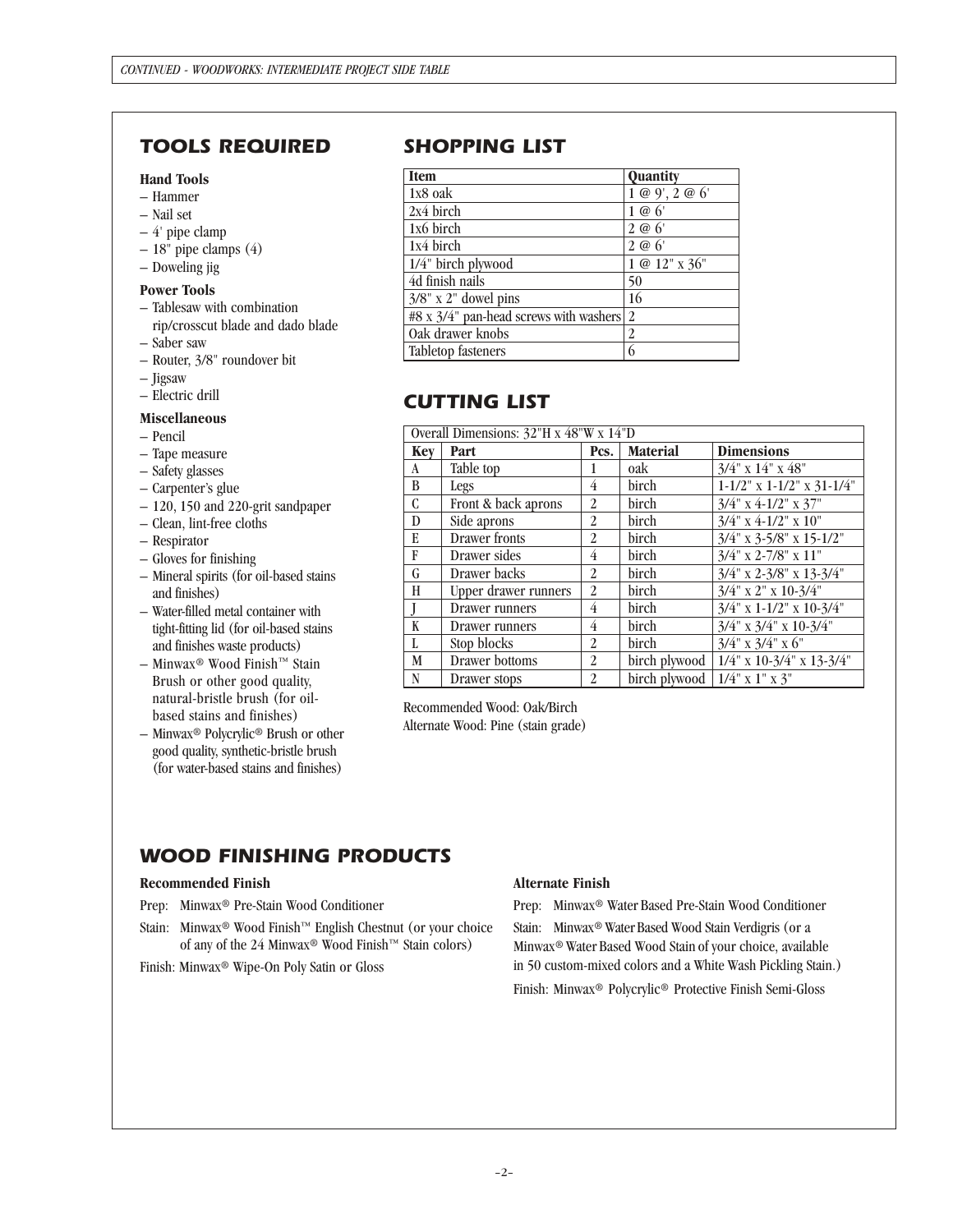### *BEFORE YOU BEGIN*

Good craftsmanship begins and ends with good work habits, so make the following steps part of your routine workshop practice. If you have any doubts or questions about how to proceed with a project, always discuss them with your shop instructor.

- Carefully and fully review plans and instructions before putting a tool to the project lumber.
- Work sensibly and safely. Wear safety goggles when doing work that creates flying chips and sawdust; wear the appropriate respirator whenever making sawdust or working with thinners or other solvents.
- At the end of every work session, clean up your shop area and put away all portable tools.

### *CUTTING AND ASSEMBLY PROCEDURE*

#### **Glue the Top**

**1.** To make the top (A), edge-glue together two 1 x 8 boards that are 49" long. Alternate the direction of the growth rings in the end grain of the boards to prevent the top from warping. After the glue has dried, cut the top to its finished dimension.

#### **Make the Initial Cuts**

**2.** Cut all the pieces, (B) through (N), to the dimensions given in the CUTTING LIST**.** Glue the drawer runner pieces, (J) and (K), together.

#### **Taper the Legs**

The legs are made of solid birch stock 1-1/2" thick. If you have trouble finding birch that thick, glue together two 3/4" pieces. The taper on two sides of each leg is easy to cut with a homemade tapering jig. The drawers are boxes assembled with nails–very easy to make and align–and they ride on wooden runners.

**3.** Make the leg-tapering jig by cutting a 3/4"-thick piece of scrap plywood 5" wide by 33" long (Fig. 4). Draw the angled side as shown in the diagram and cut out the notch with a saber saw.

**4.** To cut the legs, set the tablesaw fence 5" from the saw blade and set the blade slightly higher than 1-1/2". You must cut a taper on two adjacent sides of each leg and leave the sides that fit against the aprons uncut. Place a leg (B) in the notch of the taper jig and slide the jig across the table, holding it tight to the fence (Fig. 5). Use a push stick to hold the leg tight against the side of the notch as you cut the taper. Rotate the leg 90 degrees in the jig so the tapered side you just cut is facing up, then cut the other tapered side of the leg. Repeat these steps for the remaining three legs.

#### **Drill the Dowel Holes**

**5.** Drilling the dowel holes can be confusing unless you first mark which sides of the legs (B) and ends of the apron pieces (C) go together. The easiest way to do this is to place all the legs and apron pieces upside down on your worktable in the relative positions they'll assume when the base is assembled. Label each joint with a different identifying mark so you can assemble it the same way later.

*Woodworker's Tip: Drilling the dowel holes in the legs and aprons is simpler and more accurate if you use a dowel-drilling jig. Place a piece of masking tape on the drill bit for a depth stop flat.*

**6.** Mark the positions of the dowel holes in the sides of the legs and the ends of the apron pieces (Fig. 3). Offset the dowels slightly on each side of the legs so they won't interfere with each other. Drill the 3/8"-diameter dowel holes.

**7.** With the tablesaw blade set 1/4" high, cut the grooves for the tabletop fasteners 1/2" from the top edge of the front and back aprons (C, Figs. 3 and 6).

#### **Assembling the Table**

There are three stages in assembling the table. First, construct the frame from the legs and apron pieces. Second, make the drawers. Third, complete the top, which has already been glued together and cut to size.

#### **Construct the Frame**

**8.** Lay out and cut the two drawer openings in one of the long apron pieces (C). To do this, drill 3/8" holes within the cutout area of each opening. Then use a saber saw to cut along each line. Proceed slowly and carefully to ensure straight cuts and square corners. After the cutting, file and sand all edges smooth.

**9.** Sand the legs and aprons with 120-grit paper, then smooth them all with 180-grit paper. Dowel, glue and clamp the front legs to the front apron and the back legs to the back apron. Then dowel, glue and clamp the side aprons to the assembled front and back. Quickly wipe away excess glue with a damp cloth.

#### **Make the Drawers**

**10.** Drill the holes for the knobs in the drawer fronts (E, Fig. 1). Shape the drawer front edges with a router and 3/8" roundover bit.

**11.** Cut rabbets 1-1/8" wide by 3/8" deep on the inside ends of the drawer fronts, using a dado blade on the tablesaw. Use the tablesaw miter gauge to ensure square cuts. Clamp a stop block to the fence to hold the piece the correct distance from the blade. Cut rabbets 3/4" wide x 1/4" deep on the back ends of the drawer sides (F) in the same way (Fig. 2). Cut the grooves for the drawer bottoms (M) in the drawer fronts and sides.

**12.** Sand all the drawer pieces, then glue and clamp all the pieces together except for the drawer bottoms. Push the bottoms into their grooves after finishing, to avoid having to wipe the stain and topcoat out of the corners.

**13.** Drill pilot holes, and then drive finish nails through the drawer sides into the drawer fronts and backs. To make nailing easier, clamp the drawer front or back in a vise so that the drawer side is supported on the top edge of the vise jaw. Use a nail set to finish driving the nails into the drawer fronts past the lips of the fronts.

**14.** Align the upper drawer runners (H, Fig. 1) between the front and back aprons. Use a clamp to hold them in place, then drill pilot holes and drive finish nails. Use a nail set to drive the heads below the surface. Fill the nail holes with wood putty. Then glue the stop block (L) in place at the bottom of each drawer opening in the front apron.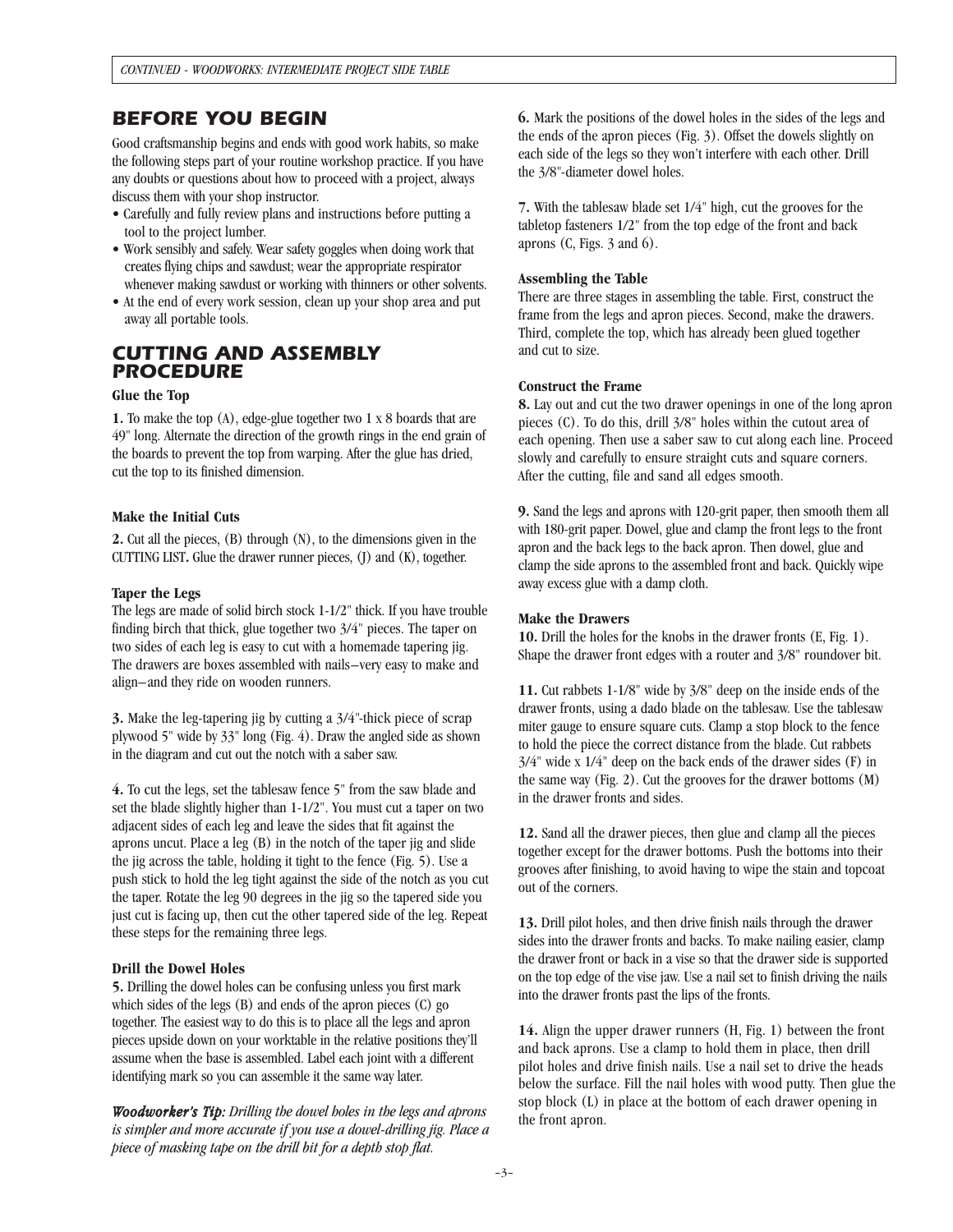#### **Affix the Lower Runners**

**15.** To mount the runners (J, K) that guide the sides and bottoms of the drawers, set the table base on its back and align the drawers in their openings. Set them tight to the bottom edge of the opening in the apron, with an even gap on each side.

**16.** Set the drawer runners in place and mark their outside edges on the front and back aprons (Fig. 6). Mark where the ends of the drawer runners join the front and back apron pieces. Leave a 1/32" gap between the runners and the sides of the drawers. Hammer finish nails through the aprons and into the drawer runners to hold them in place. Use a nail set to drive the nailheads slightly below the surface. Fill the nail holes with wood putty.

**17.** Finish the drawer assembly after the final topcoat is dry. Slide the drawer bottoms (M) into their grooves and then fasten them with two 4d finish nails driven into the drawer backs.

**18.** Attach the knobs to the drawer fronts and pivoted stops to the backs of the drawers. The stops are 1"x 3" pieces of 1/4" plywood. Attach them with a single pan-head screw and a washer (see Drawer Section View, Fig. 2).

**19.** Reattach the top to the base with table fastener brackets (Fig 6). Leave a 1/16" space between the fasteners and the aprons to allow the top to expand. Turn the rear drawer stops horizontal so you can slide the drawers in place. Then turn the stops downward so the drawers won't fall out when you open them.

### *STAINING AND FINISHING*

*Woodworker's Tip: Though you may be tempted to cut short your sanding, preparation and application time, don't do it. These tasks are very important steps in obtaining a high-quality finish. Remember, it is the finish, just as much as the fit and smoothness of the parts that will have great bearing on how people judge your craftsmanship. To ensure an excellent result, follow the steps listed in this section and also the instructions the finish manufacturer puts on its products.*

#### **FINISHING TIPS**

- Test the stains and finishes you are planning to use on scraps of wood. On the back of the scrap, mark the stain/finish combination and the type of wood. Allow all samples to dry thoroughly before making your final finish selection. Save your samples for quick reference on future projects.
- All stains and finishes must be allowed to dry thoroughly between coats. Remember that drying times can vary due to humidity and other climatic conditions.
- If you have some leftover stain or finish, wipe the can rim so that stain or finish in the rim won't dry out and prevent the lid from forming a tight seal.
- Brushes used for water-based products, such as Minwax® Water-Based Wood Stains or Minwax® Polycrylic® Protective Finish, must be cleaned with soap and water; oil-based finishes must be cleaned with mineral spirits.

**20.** Sand all pieces starting with 120-grit paper, then move up to 220 grit to complete the pre-finish smoothing. Use an orbital sander to

remove any marks or scratches, then lightly sand by hand using withthe-grain sanding strokes. Dust off the piece and wipe it carefully with a clean, lint-free cloth lightly dampened with mineral spirits.

#### **Recommended Finish**

**21.** Apply the Minwax® Wood Finish™ you've chosen to the interior surfaces using a natural-bristle brush and a clean, lint-free cloth following the directions on the can. The brush will help you get the stain into the many inside corners and other tight spots. Allow the Wood Finish<sup>™</sup> to set for about 5 to 15 minutes, then wipe off any excess. To achieve a deeper color, you may apply a second coat after 4-6 hours, repeating the application directions for the first coat. Allow the stain to dry for 24 hours before applying the protective clear finish.

*Woodworker's Tip: Different species of wood take to stain differently. When using a combination of woods like oak and birch, you may need to apply a second or third coat to birch to achieve a uniform finish. When wiping off stain, make certain that your last wipe with the cloth goes with the grain of the wood. This way, any stain you might miss during wipe-off will be visually minimized by the wood grain.*

**22.** Apply Minwax® Wipe-On Poly following the directions on the can. Shake the can thoroughly. Apply a liberal amount of Wipe-On Poly on a clean, soft, lint-free cloth into the wood. It can be brushed on or wiped on with a cloth. Allow the first coat to dry for at least 4 hours.

**23.** Once completely dry, sand all surfaces very lightly with 220-grit or finer sandpaper or very fine (000) steel wool using with-the-grain strokes. Thoroughly wipe off all surfaces with a soft cloth. Apply a second coat of Minwax<sup>®</sup> Wipe-On Poly and set the piece aside to dry for at least 4 hours.

**24.** Once completely dry, sand all surfaces lightly with 220-grit or finer sandpaper or very fine (000) steel wool. Thoroughly wipe off the piece with a soft cloth and apply a third and final coat of Wipe-On Poly. Allow the table to cure for several days before using it.

*Woodworker's Tip: For an ultrasmooth finish, use 400-grit sandpaper to apply the final coat of Minwax® Wipe-On Poly.* 

#### **Alternate Finish**

**25.** Before applying Minwax® Water-Based Wood Stain to a hardwood or softwood, apply Minwax® Pre-Stain Water-Based Wood Conditioner following the directions on the can. This will help to ensure even absorption of stain and prevent blotchiness that can occur with some woods. After 1 to 5 minutes, wipe off all excess conditioner using a clean, soft cloth. Wait 15 to 30 minutes then use 220-grit or finer sandpaper to sand off any "whiskers" raised by the conditioner. Proceed to the staining within 2 hours.

**26.** Do the staining in two steps, starting on the interior surfaces and then do to the exterior surfaces. Apply the Minwax® Water-Based Wood Stain you've chosen to the table using either a nylon/polyester brush or a cloth. Allow stain to penetrate no longer than 3 minutes. While stain is still wet, wipe off all excess with a clean cloth that's been lightly dampened with stain. Allow the piece to dry for 2 hours before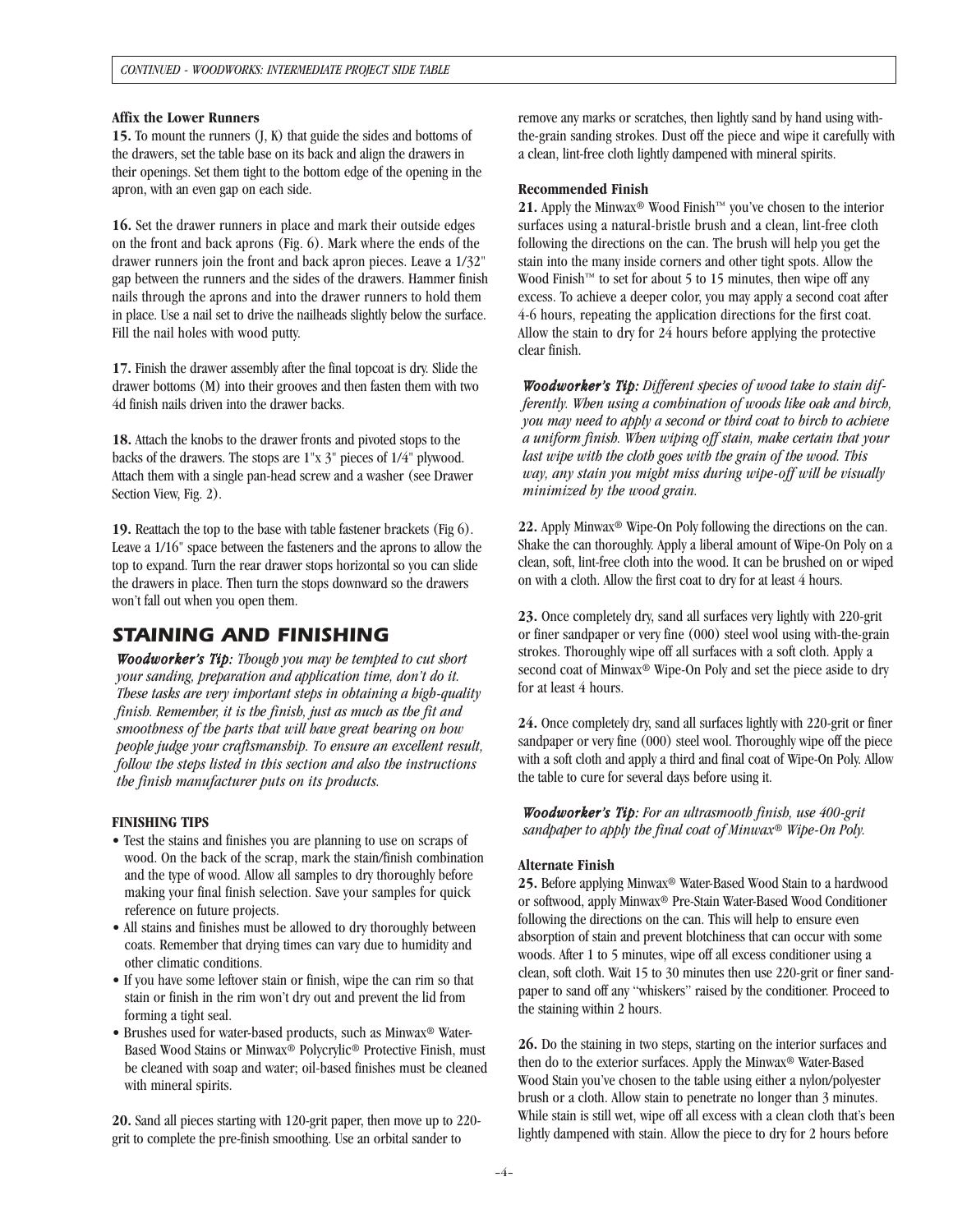applying a second coat, if desired. Allow the piece to dry overnight before applying the protective clear finish.

**NOTE:** Minwax® Water Based Wood Stain is available in 50 custommixed colors and a White Wash Pickling Stain. So, you can actually pick and apply a color to complement the décor of the room in which the table will be placed. For this reason, make sure you look over all of the Minwax® color charts or go to **minwax.com**  before making your final selection.

**27.** After allowing the piece to dry overnight, apply Minwax® Polycrylic® Protective Finish following the directions on the can. Stir the can contents thoroughly before starting and periodically repeat the stirring during your work session.

**28.** Working a small area at a time to maintain a wet edge, apply the first coat. Work quickly and make the final strokes in each newly finished section using with-the-grain brushstrokes.

**29.** Allow the finish to dry a minimum of 2 hours. Then sand lightly with 220-grit or finer sandpaper wrapped around a flexible sanding block. Thoroughly dust off and wipe all surfaces with a cloth lightly dampened with water.

**30.** Repeat steps 28 and 29 to apply the second and final coat.

#### **PRODUCT SAFETY**

For your safety and the safety of those you work with, always read the safety warnings, which manufacturers print on their labels, and follow them to the letter.

**WARNING!** Removal of old paint by sanding, scraping or other means may generate dust or fumes that contain lead. Exposure to lead dust or fumes may cause brain damage or other adverse health effects, especially in children or pregnant women. Controlling exposure to lead or other hazardous substances requires the use of proper protective equipment, such as properly fitted respirator (NIOSH approved) and proper containment and cleanup. For more information, call the National Lead Information Center at 1-800-424-LEAD (in US) or contact your local health authority.

**DANGER:** Rags, steel wool, other waste soaked with oil-based stains and clear finishes, and sanding residue may spontaneously catch fire if improperly discarded. Immediately place rags, steel wool, other waste soaked with these products, and sanding residue in a sealed, water-filled metal container. Dispose of in accordance with local fire regulations.

**When using oil-based wood finishing products: CAUTIONS: CONTAINS ALIPHATIC HYDROCARBONS.** Contents are **COMBUSTIBLE.** Keep away from heat and open flame. **VAPOR HARMFUL.** Use only with adequate ventilation. To avoid overexposure, open windows and doors or use other means to ensure fresh air entry during application and drying. If you experience eye watering, headaches, or dizziness, increase fresh air, or wear respiratory protection (NIOSH approved) or leave the area. Avoid contact with eyes and skin. Wash hands after using. Keep container closed when not in use. Do not transfer contents to other containers for storage.

**FIRST AID:** In case of eye contact, flush thoroughly with large amounts of water for 15 minutes and get medical attention. For skin contact, wash thoroughly with soap and water. In case of respiratory difficulty, provide fresh air and call physician. If swallowed, call Poison Control Center, hospital emergency room, or physician immediately.

#### **DELAYED EFFECTS FROM LONG-TERM OVEREXPOSURE.**

Contains solvents which can cause permanent brain and nervous system damage. Intentional misuse by deliberately concentrating and inhaling contents may be harmful or fatal.

**WARNING:** This product contains chemicals known to the State of California to cause cancer and birth defects or other reproductive harm. **DO NOT TAKE INTERNALLY. KEEP OUT OF REACH OF CHILDREN.** CONFORMS TO ASTM D-4326. Contact a physician for more health information.

#### **When using water-based wood finishing products:**

**CAUTIONS:** Use Only With Adequate Ventilation. To avoid overexposure, open windows and doors or use other means to ensure fresh air entry during application and drying. If you experience eye watering, headaches, or dizziness, increase fresh air, or wear respiratory protection (NIOSH approved), or leave the area. Avoid contact with eyes and skin. Wash hands after using. Keep container closed when not in use. Do not transfer contents to other containers for storage.

**FIRST AID:** In case of eye contact, flush thoroughly with large amounts of water. Get medical attention if irritation persists. If swallowed, get medical attention immediately.

**WARNING:** This product contains chemicals known to the State of California to cause cancer and birth defects or other reproductive harm. **DO NOT TAKE INTERNALLY. KEEP OUT OF REACH OF CHILDREN.** CONFORMS TO ASTM D-4326. Contact a physician for more health information.

This project was adapted with permission from *The Family Handyman*® magazine, Home Services Publications, Inc., an affiliate of Reader's Digest Association, Inc., Suite 700, 2915 Commers Drive, Eagan, MN 55121. ©Copyright 1994. All rights reserved. For subscriptions call toll-free: 1-800-285-4961.

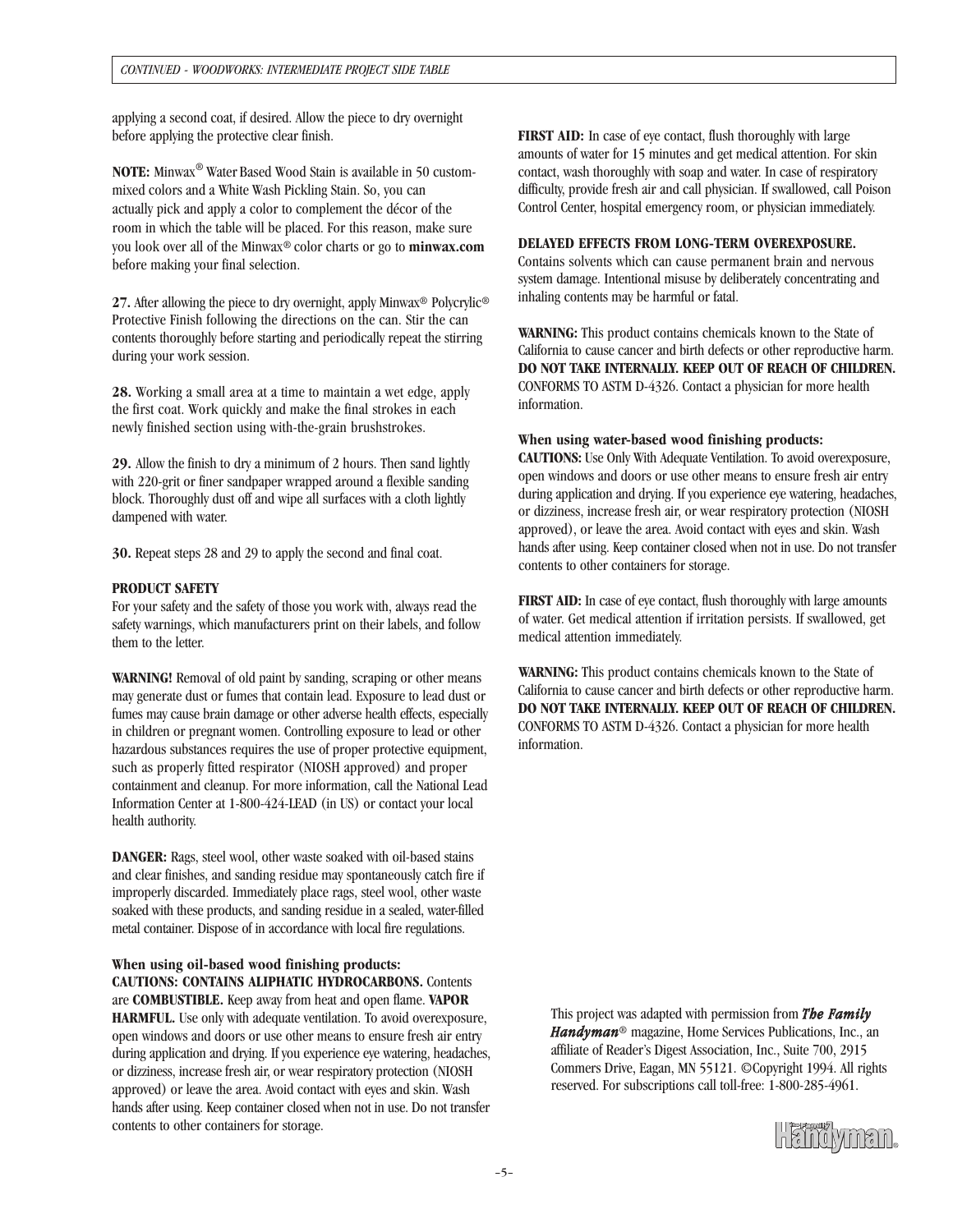# *FIG 1. TABLE DETAILS*

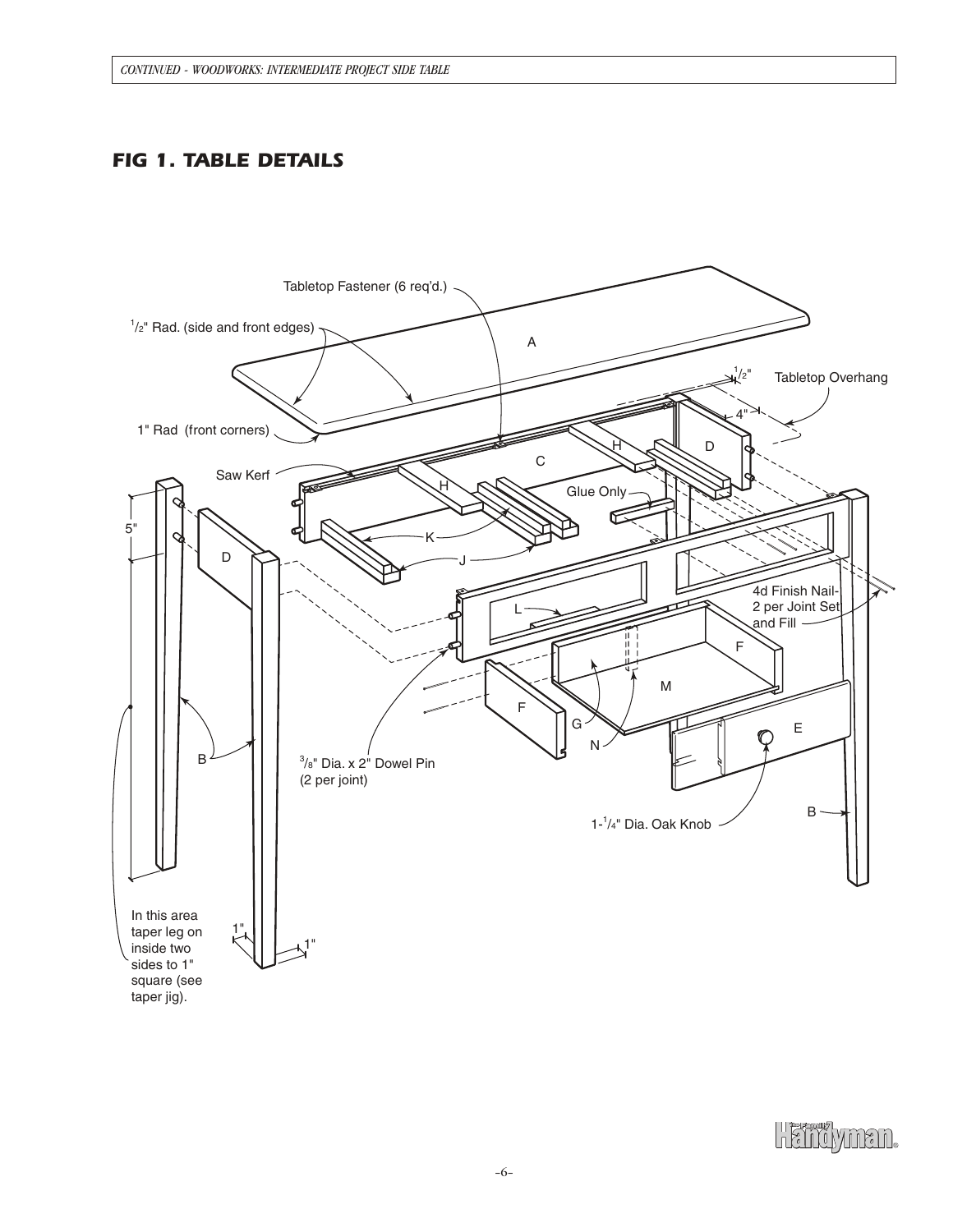# *FIG 2. DRAWER DETAILS*



# *FIG 3. LEG AND APRON DETAILS*



Heindymen.